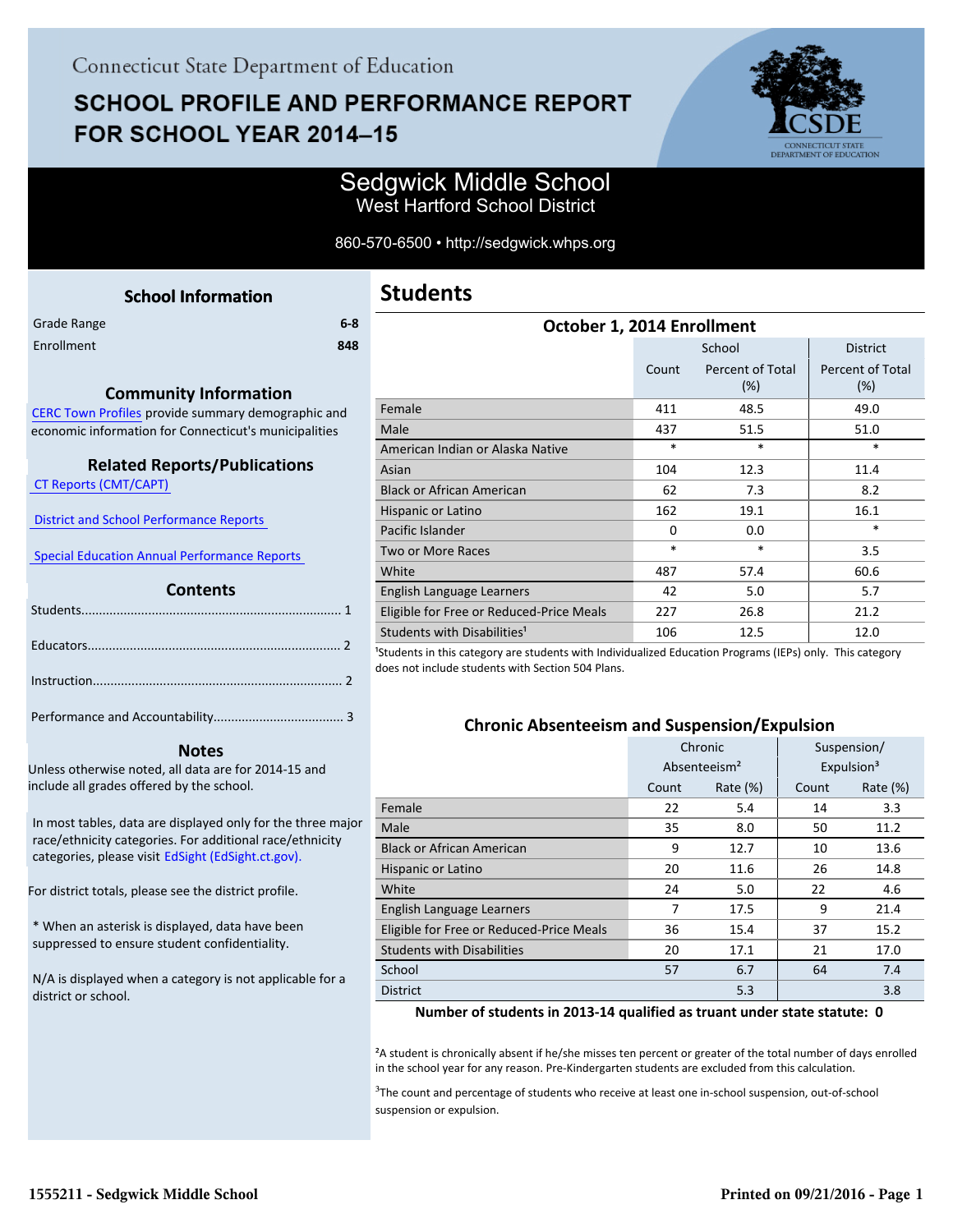# School Profile and Performance Report for School Year 2014-15 Sedgwick Middle School West Hartford School District

## **Educators**

### **Full-Time Equivalent (FTE)<sup>1</sup> Staff**

|                                                           | <b>FTF</b> |
|-----------------------------------------------------------|------------|
| <b>General Education</b>                                  |            |
| Teachers and Instructors                                  | 65.0       |
| Paraprofessional Instructional Assistants                 | 3.0        |
| <b>Special Education</b>                                  |            |
| Teachers and Instructors                                  | 8.8        |
| Paraprofessional Instructional Assistants                 | 10.0       |
| <b>Administrators, Coordinators and Department Chairs</b> |            |
| School Level                                              | 5.2        |
| Library/Media                                             |            |
| Specialists (Certified)                                   | 1.0        |
| <b>Support Staff</b>                                      | 2.0        |
| Instructional Specialists Who Support Teachers            | 2.2        |
| Counselors, Social Workers and School Psychologists       | 6.6        |
| <b>School Nurses</b>                                      | $1.5\,$    |
| Other Staff Providing Non-Instructional Services/Support  | 23.6       |
|                                                           |            |

<sup>1</sup>In the full-time equivalent count, staff members working part-time in the school are counted as a fraction of full-time. For example, a teacher who works half-time in a school contributes 0.50 to the school's staff count.

| <b>Educators by Race/Ethnicity</b>         |       |                         |                         |  |  |  |  |
|--------------------------------------------|-------|-------------------------|-------------------------|--|--|--|--|
|                                            |       | School                  | <b>District</b>         |  |  |  |  |
|                                            | Count | Percent of Total<br>(%) | Percent of Total<br>(%) |  |  |  |  |
| American Indian or Alaska<br><b>Native</b> | O     | 0.0                     | 0.2                     |  |  |  |  |
| Asian                                      | 0     | 0.0                     | 1.6                     |  |  |  |  |
| <b>Black or African American</b>           | 3     | 3.1                     | 2.3                     |  |  |  |  |
| Hispanic or Latino                         | 6     | 6.1                     | 3.3                     |  |  |  |  |
| Pacific Islander                           | 0     | 0.0                     | 0.0                     |  |  |  |  |
| Two or More Races                          | O     | 0.0                     | 0.0                     |  |  |  |  |
| White                                      | 89    | 90.8                    | 92.6                    |  |  |  |  |

### **Classes Taught by Highly Qualified Teachers**²

|                                            | Percent of Total (%) |  |  |  |  |
|--------------------------------------------|----------------------|--|--|--|--|
| School<br>100.0                            |                      |  |  |  |  |
| School Poverty Quartile: Middle            |                      |  |  |  |  |
| <b>State High Poverty Quartile Schools</b> | 97.9                 |  |  |  |  |
| <b>State Low Poverty Quartile Schools</b>  | 99 R                 |  |  |  |  |

<sup>2</sup>Core academic classes taught by teachers who are fully certified to teach in that subject area.

#### **Classroom Teacher Attendance, 2013-14**

|                                             | School | <b>District</b> |
|---------------------------------------------|--------|-----------------|
| Average # of FTE Days Absent Due to Illness | 10.4   | 8.5             |
| or Personal Time                            |        |                 |

## **Instruction and Resources**

| <b>School Schedule</b>                |      |                                  |          |  |
|---------------------------------------|------|----------------------------------|----------|--|
| Days of Instruction                   | 182  | <b>School Hours for Students</b> |          |  |
| <b>Hours of Instruction Per Year</b>  |      | <b>Start Time</b>                | 08:00 AM |  |
| Grades 1-12 and Full-Day Kindergarten | 1020 | End Time                         | 02:50 PM |  |
| Half/Extended Day Kindergarten        | N/A  |                                  |          |  |
|                                       |      |                                  |          |  |

### **Students with Disabilities Who Spend 79.1 to** 100 Percent of Time with Nondisabled Peers<sup>3</sup>

| Count  | Rate (%) |
|--------|----------|
| $\ast$ | $\ast$   |
| $\ast$ | $\ast$   |
| 0      | 0.0      |
| 35     | 94.5     |
| 26     | 83.8     |
| $\ast$ | $\ast$   |
| 15     | $\ast$   |
| 87     | 82.0     |
|        | 74.8     |
|        |          |

³Ages 6-21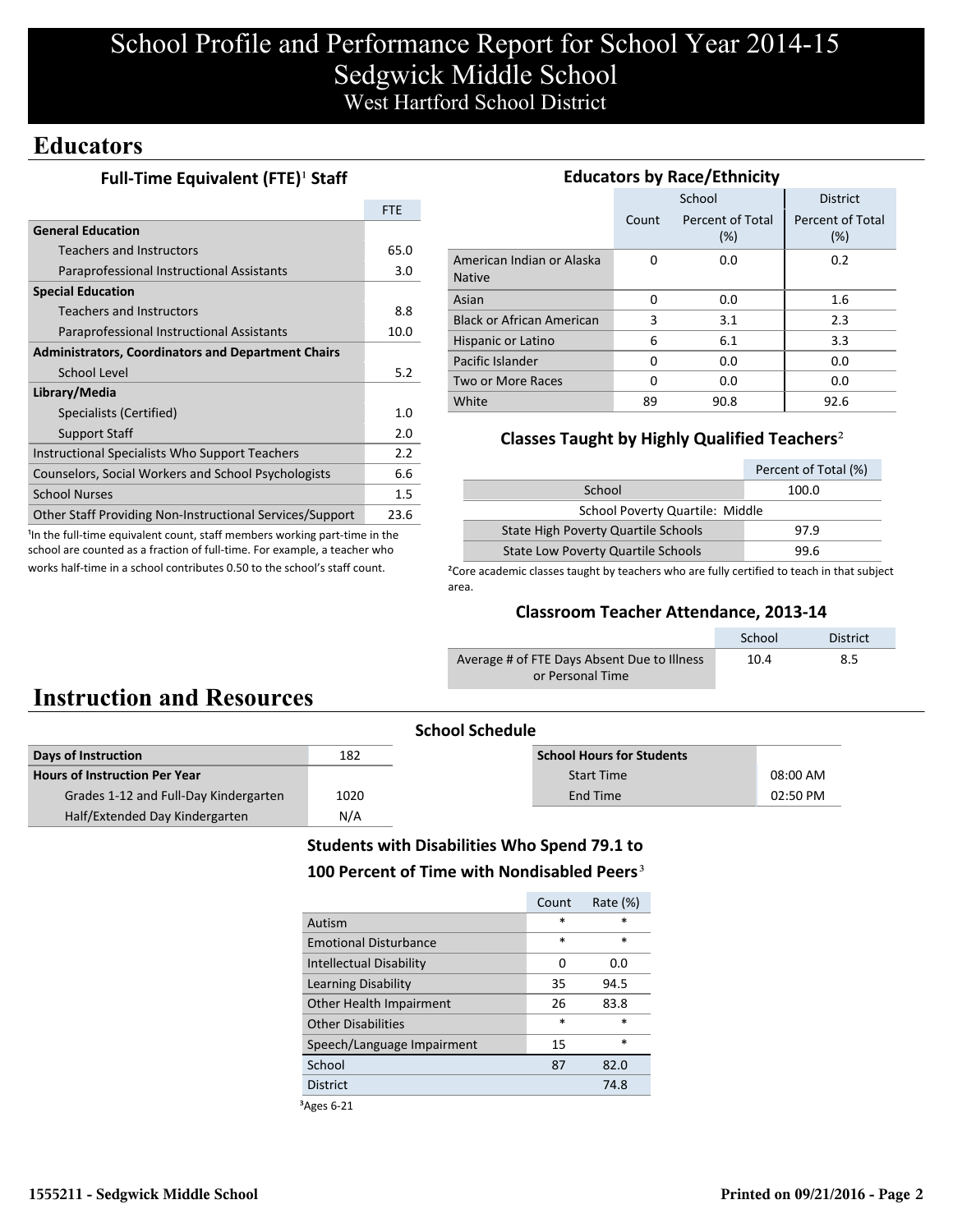## School Profile and Performance Report for School Year 2014-15 Sedgwick Middle School West Hartford School District

## **Performance and Accountability**

#### **School Performance Index (SPI)**

A School Performance Index (SPI) for the Smarter Balanced and Connecticut Alternate Assessment(CTAA) is the test performance of both assessments in the respective subject for all students in the school. The SPI ranges in value from 0 to 100 points. Connecticut's ultimate target for a SPI is 75 because in a school with a SPI of 75 or above, students will have performed at or above the 'goal' level on the majority of tests.

|                                              | <b>English Language Arts(ELA)</b> |            | <b>Math</b> |            | <b>Science</b> |            |
|----------------------------------------------|-----------------------------------|------------|-------------|------------|----------------|------------|
|                                              | Count                             | <b>SPI</b> | Count       | <b>SPI</b> | Count          | <b>SPI</b> |
| American Indian or Alaska Native             | $\ast$                            | $\ast$     | $\ast$      | $\ast$     | $\ast$         | $\ast$     |
| Asian                                        | 101                               | 73.7       | 101         | 62.6       | 33             | 61.1       |
| <b>Black or African American</b>             | 59                                | 62.7       | 59          | 41.9       | 25             | 49.0       |
| Hispanic or Latino                           | 155                               | 61.8       | 154         | 47.0       | 62             | 51.5       |
| Native Hawaiian or Other Pacific Islander    | 0                                 | N/A        | 0           | N/A        | 0              | N/A        |
| Two or More Races                            | $\ast$                            | $\ast$     | $\ast$      | $\ast$     | $\ast$         | $\ast$     |
| White                                        | 479                               | 80.2       | 478         | 66.8       | 168            | 67.9       |
| English Language Learners                    | 48                                | 52.3       | 48          | 41.1       | 13             | $\ast$     |
| Non-English Language Learners                | 776                               | 75.8       | 774         | 61.6       | 281            | 62.5       |
| Eligible for Free or Reduced-Price Meals     | 214                               | 60.7       | 213         | 46.7       | 76             | 50.0       |
| Not Eligible for Free or Reduced-Price Meals | 610                               | 79.2       | 609         | 65.2       | 218            | 65.8       |
| <b>Students with Disabilities</b>            | 119                               | 50.0       | 118         | 33.4       | 48             | 42.3       |
| <b>Students without Disabilities</b>         | 705                               | 78.5       | 704         | 64.9       | 246            | 65.5       |
| <b>High Needs</b>                            | 287                               | 58.8       | 286         | 44.5       | 107            | 49.0       |
| Non-High Needs                               | 537                               | 82.7       | 536         | 68.9       | 187            | 69.0       |
| School                                       | 824                               | 74.4       | 822         | 60.4       | 294            | 61.7       |

### **National Assessment of Educational Progress (NAEP): Percent At or Above Proficient1**

|                        | <b>NAEP 2015</b> | <b>NAEP 2013</b> |          |
|------------------------|------------------|------------------|----------|
| <b>READING</b>         | Grade 4          | Grade 8          | Grade 12 |
| Connecticut            | 43%              | 43%              | 50%      |
| <b>National Public</b> | 35%              | 33%              | 36%      |
| <b>MATH</b>            | Grade 4          | Grade 8          | Grade 12 |
| Connecticut            | 41%              | 36%              | 32%      |
| <b>National Public</b> | 39%              | 32%              | 25%      |

<sup>1</sup>NAEP is often called the "Nation's Report Card." It is sponsored by the U.S. Department of Education. This table compares Connecticut's performance to that of national public school students. Performance standards for state assessments and NAEP are set independently. Therefore, one should not expect performance results to be the same across Smarter Balanced and NAEP. Instead, NAEP results are meant to complement other state assessment data. To view student subgroup performance on NAEP, click here.

### **Physical Fitness Tests: Students Reaching Health Standard**²

|                      |      | Percent of Students by Grade <sup>3</sup> (%) | <b>All Tested Grades</b> |          |     |      |
|----------------------|------|-----------------------------------------------|--------------------------|----------|-----|------|
|                      | 4    | 6                                             | Count                    | Rate (%) |     |      |
| Sit & Reach          | N/A  | 81.2                                          | 64.8                     | N/A      | 593 | 72.8 |
| Curl Up              | N/A  | 87.7                                          | 70.8                     | N/A      | 593 | 79.1 |
| Push Up              | N/A  | 79.5                                          | 65.4                     | N/A      | 593 | 72.3 |
| Mile Run/PACER       | N/A  | 79.8                                          | 56.5                     | N/A      | 593 | 68.0 |
| All Tests - School   | N/A  | 68.5                                          | 46.2                     | N/A      | 593 | 57.2 |
| All Tests - District | 63.3 | 62.5                                          | 56.5                     | 55.8     |     | 59.7 |

 $2$ The Connecticut Physical Fitness Assessment (CPFA) is administered to all students in Grades 4, 6, 8 and 10. The health-related fitness scores gathered through the CPFA should be used to educate and motivate children and their families to increase physical activity and develop lifetime fitness habits.

<sup>3</sup>Only students assessed in all four areas are included in this calculation.